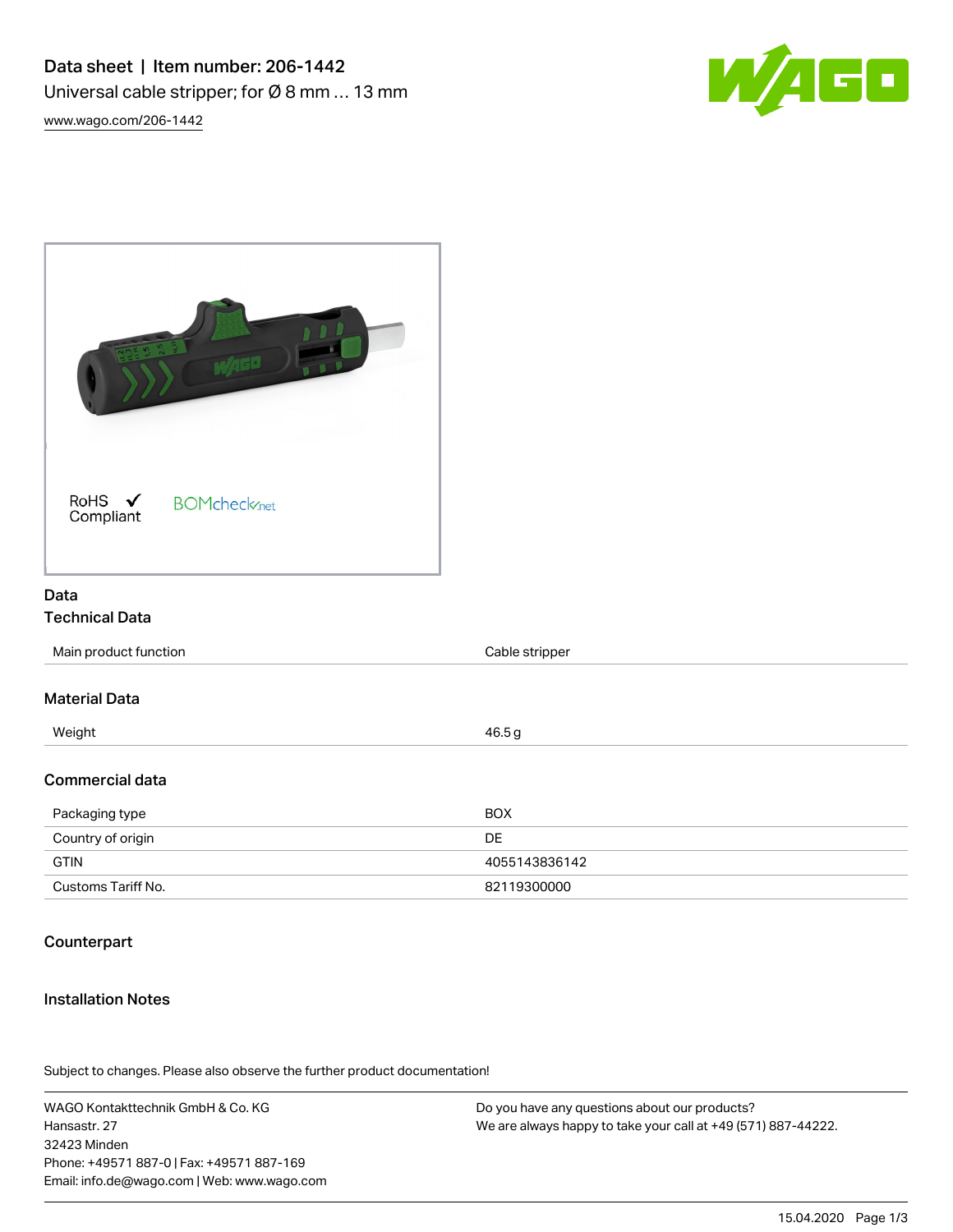



Sheath stripping: longitudinal cut

Product features:

- $\blacksquare$ Secure grip achieved with soft padding for non-slip grips
- **Technically improved functionality**
- П New locking mechanism prevents the unwanted opening of the tool
- **Absolutely straightforward, quick** and easy longitudinal cuts – with innovative internal cable duct
- Redesigned blade layout and intake to stop cable waste from jamming the tool
- $\blacksquare$ Durable and ergonomically designed pocket clip
- Ø 8 … 13 mm / 5/16 … 1/2 inchП



Stripping a wire insulation. The stripping a wire insulation.



Subject to changes. Please also observe the further product documentation!

WAGO Kontakttechnik GmbH & Co. KG Hansastr. 27 32423 Minden Phone: +49571 887-0 | Fax: +49571 887-169 Email: info.de@wago.com | Web: www.wago.com Do you have any questions about our products? We are always happy to take your call at +49 (571) 887-44222.